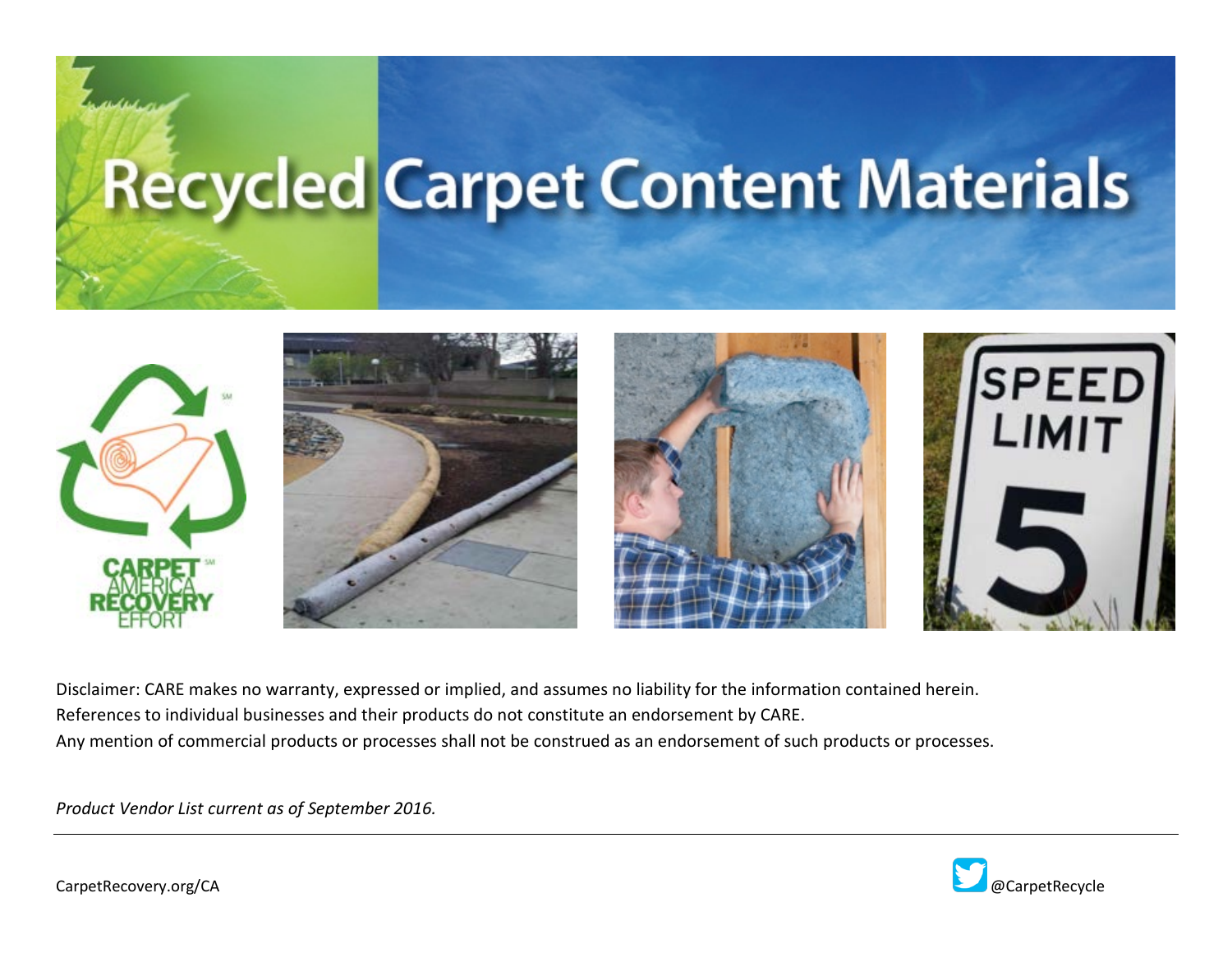

### *Recycled Post-Consumer Carpet Products*

 More than 350 million pounds of carpet is discarded in California landfills every year—carpet that could be recycled into useful new products. The California Carpet Stewardship Program is working to develop markets for recycled post-consumer carpet via grants, technical assistance and promotion.

 Post-consumer carpet is recycled by processors into fibers, backing filler material or plastic pellets, which can be used to make a broad range of products, including carpet, carpet tiles, carpet underlayment, and products for the automotive, transportation, and construction industries.

See over for a list of vendors offering products containing recycled California post-consumer carpet. *We recommend that you specify: "must contain California post-consumer carpet material" in all procurement transactions that include these products.* 

#### *Procurement Grants*

In 2016, grants totaling \$500,000 (maximum grant of \$50,000) will be awarded for procurement of recycled post-consumer carpet products by California public agencies. Details on grant application timeline and supported products can be found here: <www.carpetrecovery.org/ca-grants>/.

#### *Keep in Touch*

 CARE's California program has a monthly e-news to update stakeholders on developments in the program. Sign up here[: www.carpetrecovery.org/california/](http://www.carpetrecovery.org/california/)  California Carpet Stewardship Program general inquiries: [CA@carpetrecovery.org](mailto:CA@carpetrecovery.org)  CARE California Program Market Development: Mike Tinney, [MikeTinney@aol.com,](mailto:MikeTinney@aol.com) (916) 849-2114

## *Recycled Post-Consumer Carpet Product Vendors*

*All of the products below qualify for CARE's Procurement Grants. Se[e www.carpetrecovery.org/ca-grants.](http://www.carpetrecovery.org/ca-grants) Vendor List current as of September 2016.*